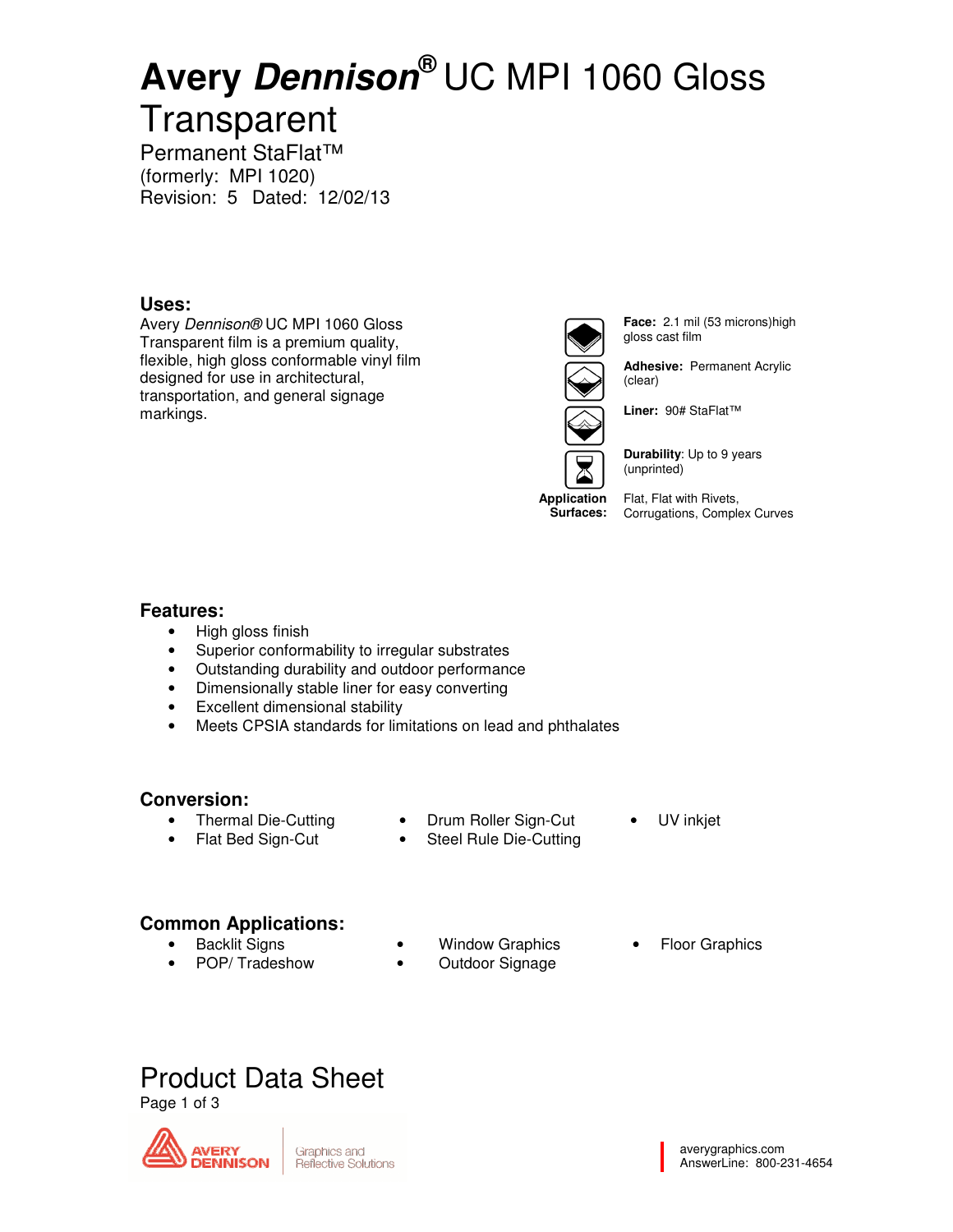# **Avery Dennison®** UC MPI 1060 Gloss

**Transparent** Permanent StaFlat™ (formerly: MPI 1020)

Revision: 5 Dated: 12/02/13

# **Physical Characteristics:**

| <b>Property</b>          |                             | Value                                                                                      |
|--------------------------|-----------------------------|--------------------------------------------------------------------------------------------|
| Caliper, face            |                             | $2.1$ mil (53 $\mu$ m)                                                                     |
| Caliper, adhesive        |                             | 1.0mil $(25 \mu m)$                                                                        |
| Dimensional<br>stability |                             | $<$ 0.15" $(0.4$ mm $)$                                                                    |
|                          |                             | Note: Ink loads in excess of 250%<br>may cause increased shrinkage of<br>the printed film. |
| Tensile at Yield         |                             | 4.0 - 8.0 lb/in (0.7-1.5<br>kg/cm)                                                         |
| Elongation               |                             | 100% min.                                                                                  |
| Gloss                    | <b>Hunter Gloss</b><br>@ 60 | 90                                                                                         |
| Adhesion: 15 min.        |                             | 3.0lbs/in (525 N/m)                                                                        |
| 24 hr.                   |                             | 4.0lbs/in (700 N/m)                                                                        |
| Flammability             |                             | Self Extinguishing                                                                         |
| Shelf-Life               |                             | 2 years from date on label<br>(up to 2 years                                               |
|                          |                             | unprocessed, OR process                                                                    |
|                          |                             | within one year and apply                                                                  |
|                          |                             | within 1 year of processing)                                                               |
| Durability               | Vertical                    | Unprinted - 9 years                                                                        |
|                          | Exposure                    | Printed - Up to 5 years                                                                    |
| Min. Application         |                             | $40^{\circ}$ F (4°C)                                                                       |
| Temperature              |                             |                                                                                            |
| Service                  |                             | $-40^{\circ} - 180^{\circ}F (-40^{\circ} - 82^{\circ}C)$                                   |
| Temperature              |                             | (Reasonable range of                                                                       |
|                          |                             | temperatures which would                                                                   |
|                          |                             | be expected under normal                                                                   |
| Chemical                 |                             | environmental conditions).<br>Resistant to most mild                                       |
| resistance               |                             | acids, alkalis, and salt                                                                   |
|                          |                             | solutions.                                                                                 |

# Product Data Sheet

Page 2 of 3



#### **Important:**

Information on physical and chemical characteristics are based on tests believed to be reliable. The values are intended only as a source of information. This information is given without guaranty and do not constitute a warranty. The purchaser should independently determine, prior to use, the suitability of any material for their specific purpose. (Data represents average values where applicable, and is not intended for specification purposes)

#### **Warranty:**

All statements, technical information and recommendations about Avery Dennison products are based upon tests believed to be reliable but do not constitute a guarantee or warranty. All Avery Dennison products are sold with the understanding that Purchaser has independently determined the suitability of such products for its purposes. Avery Dennison products are warranted to be free from defects in material and workmanship for either two years (or the period stated on the specific product information literature in effect at time of delivery, if longer) from date of shipment if said product is properly stored and applied. It is expressly agreed and understood that Avery Dennison's sole obligation and Purchaser's exclusive remedy under this warranty, under any other warranty, express or implied, or otherwise, shall be limited to repair or replacement of defective product without charge at Avery Dennison's plant or at the location of product (at Avery Dennison's election), or in the event replacement or repairs is not commercially practical, to Avery Dennison's issuing Purchaser a credit reasonable in light of the defect in the product.

Avery Dennison's liability for defective products shall not exceed the purchase price paid therefore by Purchaser and in no event shall Avery Dennison be responsible for any incidental or consequential damages whether foreseeable or not, caused by defects in such product, whether such damage occurs or is discovered before or after replacement or credit, and whether or not such damage is caused by Avery Dennison's negligence.

NO EXPRESS WARRANTIES AND NO IMPLIED WARRANTIES, WHETHER OF MERCHANTABILITY OR FITNESS FOR ANY PARTICULAR USE, OR OTHERWISE (EXCEPT AS TO TITLE), OTHER THAN THOSE EXPRESSLY SET FORTH ABOVE WHICH ARE MADE EXPRESSLY IN LIEU OF ALL OTHER WARRANTIES, SHALL APPLY TO PRODUCTS<br>SOLD BY AVERY DENNISON. AVERY<br>DENNISON SPECIFICALLY DISCLAIMS AND EXCLUDES ALL OTHER SUCH WARRANTIES. NO WAIVER, ALTERATION, ADDITION OR MODIFICATION OF THE FOREGOING CONDITIONS SHALL BE VALID UNLESS MADE IN WRITING AND MANUALLY SIGNED BY AN OFFICER OF AVERY DENNISON.